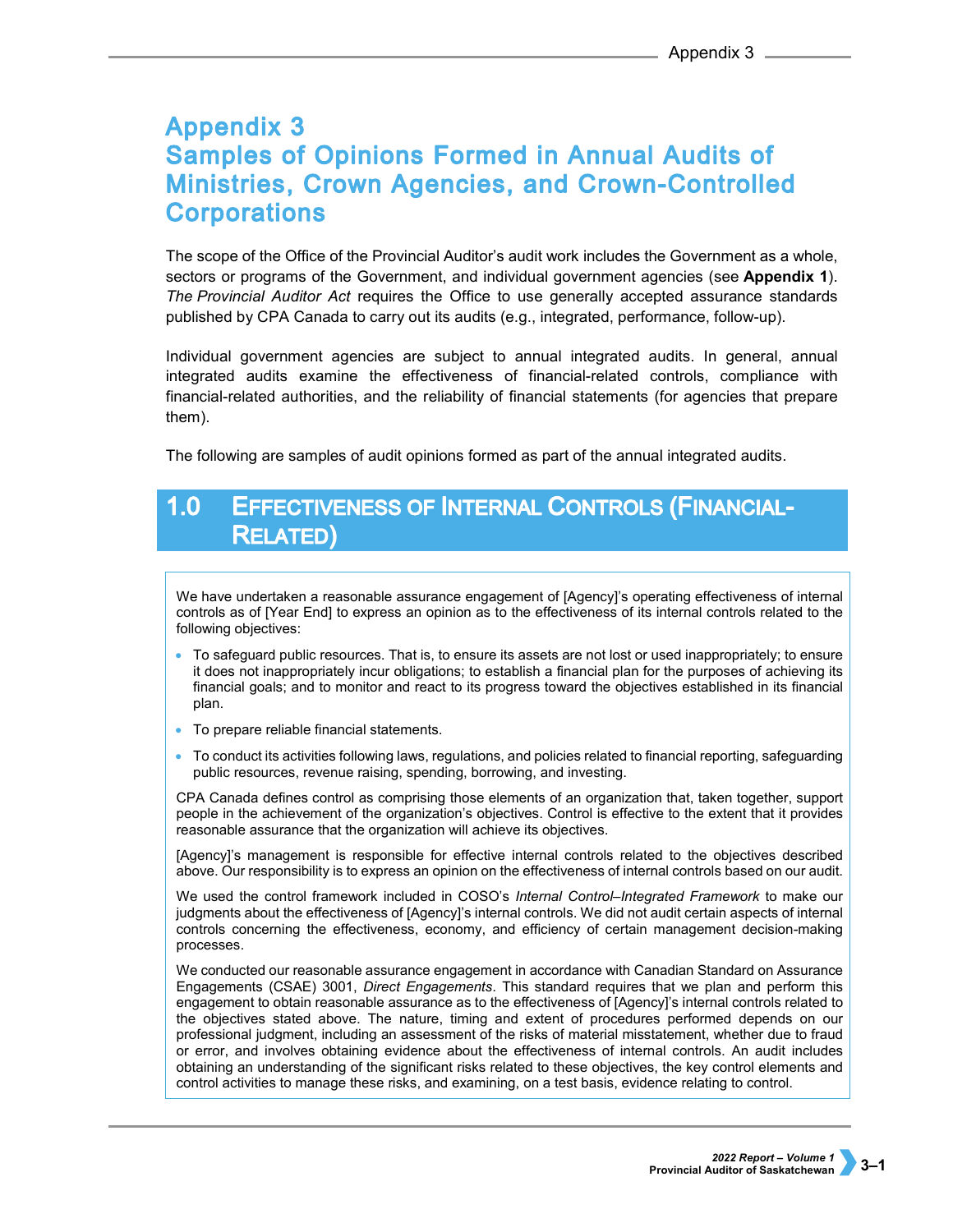Reasonable assurance is a high level of assurance, but is not a guarantee that an engagement conducted in accordance with this standard will always detect a material misstatement when it exists.

Our audit on the effectiveness of [Agency]'s internal controls related to the above objectives does not constitute an audit of internal control over financial reporting performed in conjunction with an audit of financial statements in *CPA Canada Handbook—Assurance* Section 5925 *An Audit of Internal Control over Financial Reporting that is Integrated with an Audit of Financial Statements*.

Control can provide only reasonable and not absolute assurance of achieving objectives reliably for the following reasons. There are inherent limitations in control including judgment in decision-making, human error, collusion to circumvent control activities, and management overriding control. Cost/benefit decisions are made when designing control in organizations. Because control can be expected to provide only reasonable assurance and not absolute assurance, the objectives referred to above may not be achieved reliably. Also, projections of any evaluation of control to future periods are subject to the risk that control may become ineffective because of changes in internal and external conditions, or that the degree of compliance with control activities may deteriorate.

We believe the evidence we obtained is sufficient and appropriate to provide a basis for our opinion.

In our opinion, subject to the limitations noted above, [Agency]'s internal controls were operating effectively, in all material respects, to meet the objectives stated above as of [Year End] based on COSO's *Internal Control–Integrated Framework*.

*[If control is not effective in all material respects, describe the risk or significant deficiency, and indicate which objective is affected. The report should state whether the deficiency resulted from the absence of control procedures or the degree of compliance with them.]*

This report is provided solely for the purpose of assisting the Provincial Auditor in discharging their responsibilities and for preparing their annual report to the Legislative Assembly of Saskatchewan and is not to be referred to or distributed to any person who is not a member of management or the Board of [Agency], its supervising agencies or the Office of the Provincial Auditor and should not be used for any other purpose. Any use that a third party makes of information contained in this report, or any reliance or decisions based on such information, is the responsibility of such third parties.

We accept no responsibility for loss or damages, if any, suffered by any third party as a result of decisions made or actions taken based on information contained in this report.

We have complied with the ethical requirements of the Chartered Professional Accountants of Saskatchewan*—Rules of Professional Conduct* founded on fundamental principles of integrity, objectivity, professional competency and due care, confidentiality, and professional behaviour.

We apply the *Canadian Standard on Quality Control 1* issued by CPA Canada and, accordingly, maintain a comprehensive system of quality control, including documented policies and procedures regarding compliance with ethical requirements, professional standards, and applicable legal and regulatory requirements.

#### $2.0$ **COMPLIANCE WITH LEGISLATIVE AUTHORITIES**

We have undertaken a reasonable assurance engagement of [Agency]'s compliance with the provisions of the following legislative and related authorities pertaining to its financial reporting, safeguarding of assets, spending, revenue raising, borrowing, and investment activities during the year ended [Year End]:

*(List all legislative and related authorities covered by this report. This list must include all governing authorities).*

Compliance with the provisions of the stated legislative and related authorities is the responsibility of management of [Agency]. Management is also responsible for such internal control as management determines necessary to enable the [Agency]'s compliance with the specified requirements.

Our responsibility is to express a reasonable assurance opinion on [Agency]'s compliance based on the evidence we have obtained.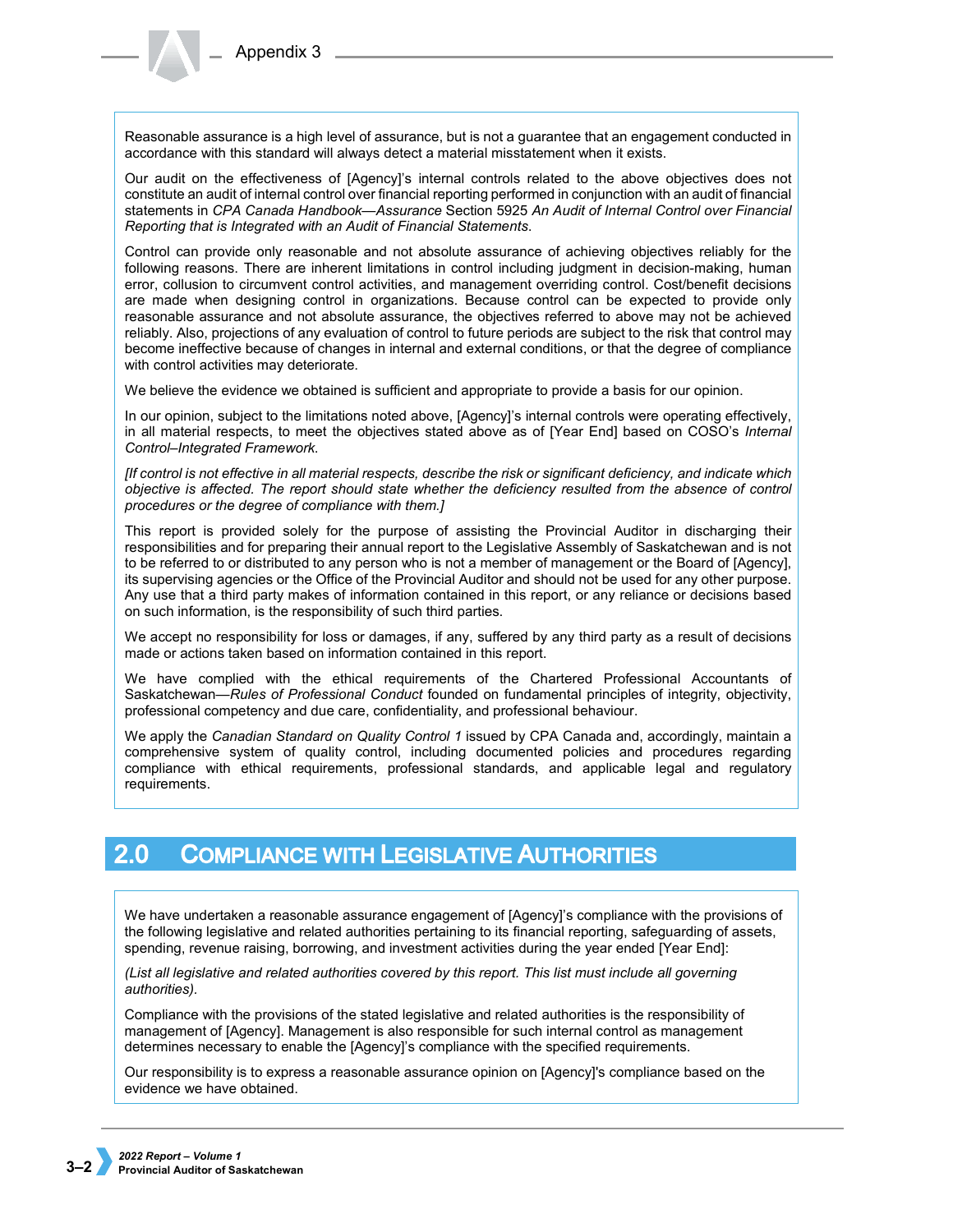We conducted our reasonable assurance engagement in accordance with Canadian Standard on Assurance Engagements (CSAE) 3531 *Direct Engagements to Report on Compliance*. This standard requires that we plan and perform this engagement to obtain reasonable assurance whether [Agency] complied with the criteria established by the legislation and related authorities referred to above, in all significant respects. A reasonable assurance compliance reporting engagement involves performing procedures to obtain evidence about the entity's compliance with the specified requirements. The nature, timing and extent of procedures selected depends on our professional judgment, including an assessment of the risks of significant non-compliance, whether due to fraud or error.

Reasonable assurance is a high level of assurance, but is not a guarantee that an engagement conducted in accordance with this standard will always detect a material misstatement when it exists.

We believe the evidence we obtained is sufficient and appropriate to provide a basis for our opinion.

In our opinion, for the year ended [Year End], [Agency] has complied, in all significant respects, with the provisions of the aforementioned legislative and related authorities.

We do not provide a legal opinion on the [Agency]'s compliance with the aforementioned legislative and related authorities.

*(The report should provide adequate explanation with respect to any reservation contained in the opinion together with, if relevant and practicable, the monetary effect.)*

This report is provided solely for the purpose of assisting the Provincial Auditor in discharging their responsibilities and for preparing their annual report to the Legislative Assembly of Saskatchewan and is not to be referred to or distributed to any person who is not a member of management or the Board of [Agency], its supervising agencies or the Office of the Provincial Auditor and should not be used for any other purpose. Any use that a third party makes of information contained in this report, or any reliance or decisions based on such information, is the responsibility of such third parties.

We accept no responsibility for loss or damages, if any, suffered by any third party as a result of decisions made or actions taken based on information contained in this report.

We have complied with the ethical requirements of the Chartered Professional Accountants of Saskatchewan*—Rules of Professional Conduct*, founded on fundamental principles of integrity, objectivity, professional competency and due care, confidentiality, and professional behaviour.

We apply the *Canadian Standard on Quality Control 1* issued by CPA Canada and, accordingly, maintain a comprehensive system of quality control, including documented policies and procedures regarding compliance with ethical requirements, professional standards, and applicable legal and regulatory requirements.

#### **RELIABILITY OF FINANCIAL STATEMENTS**  $3.0$

This opinion is formed for government agencies preparing financial statements. Ministries do not prepare financial statements.

# **Opinion**

We have audited the financial statements of [Agency], which comprise [the statement of financial position] as at [Year End[s]], and the [statement of operations and accumulated surplus], [statement of remeasurement gains and losses], [statement of changes in net financial assets] and [statement of cash flows] for the year[s] then ended, and notes to the financial statements, including a summary of significant accounting policies.

In our opinion, the accompanying financial statements present fairly, in all material respects, the financial position of [Agency] as at [Year End[s]], and [insert appropriate wording to describe financial results] for the year[s] then ended in accordance with [insert name of the acceptable financial reporting framework].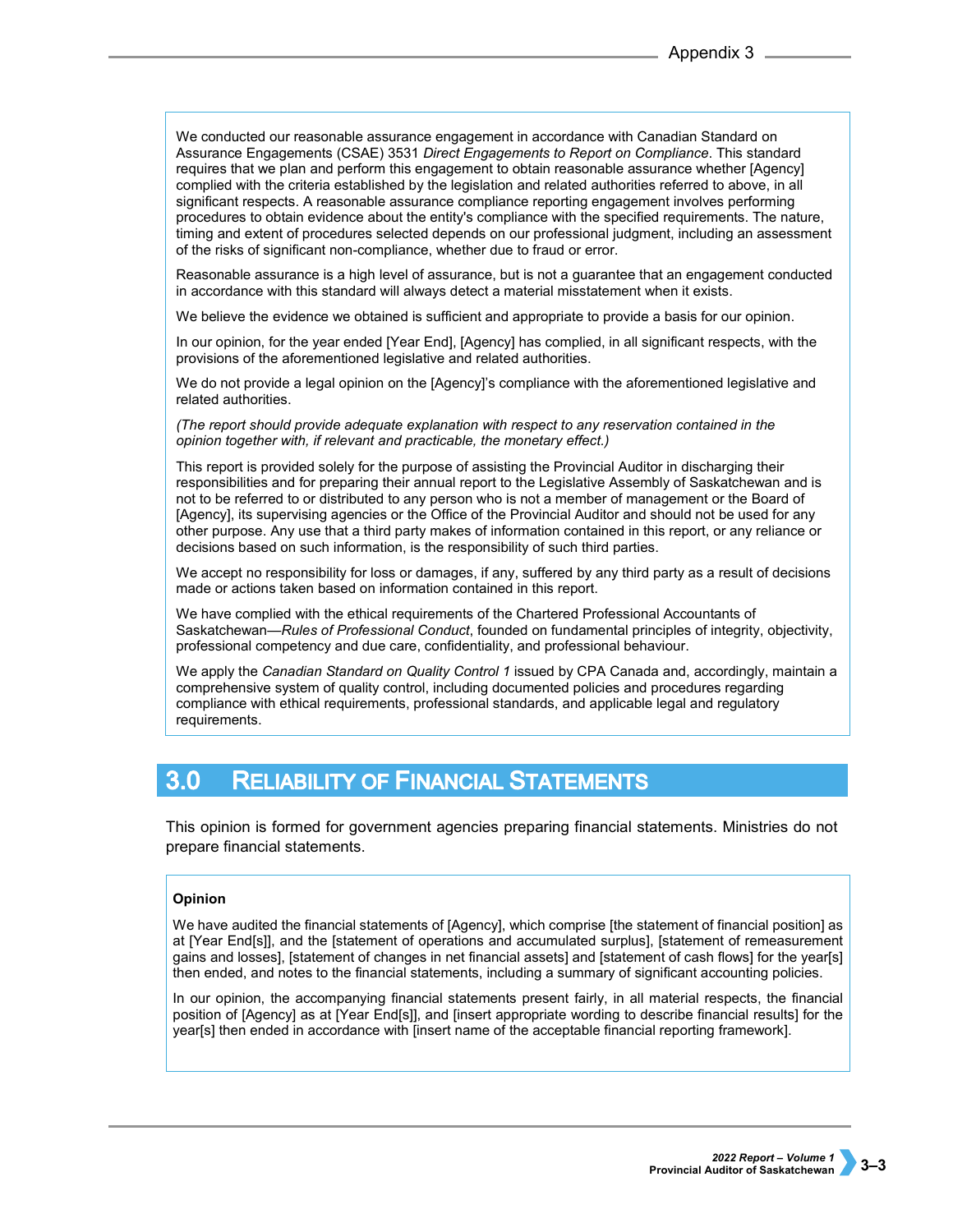## **Basis for Opinion**

We conducted our audit in accordance with Canadian generally accepted auditing standards. Our responsibilities under those standards are further described in the *Auditor's Responsibilities for the Audit of the Financial Statements* section of our report. We are independent of [Agency] in accordance with the ethical requirements that are relevant to our audit of the financial statements in Canada, and we have fulfilled our other ethical responsibilities in accordance with these requirements. We believe that the audit evidence we have obtained is sufficient and appropriate to provide a basis for our opinion.

*[Insert the following paragraphs if you expect to receive all or some of the other information (i.e., annual report that includes financial statements) prior to the date of the auditor's report and the auditor does not expect to identify a material misstatement of the other information. If you do not expect to receive other information prior*  to the date of the auditor's report, then there are no reporting requirements. The Other Information section *can be removed from the auditor's report.]*

### **Other Information**

Management is responsible for the other information. The other information comprises the information included in [X report], but does not include the financial statements and our auditor's report thereon.

Our opinion on the financial statements does not cover the other information and we do not express any form of assurance conclusion thereon.

In connection with our audit of the financial statements, our responsibility is to read the other information and, in doing so, consider whether the other information is materially inconsistent with the financial statements or any knowledge obtained in the audit, or otherwise appears to be materially misstated. If, based on the work we have performed on this other information, we conclude that there is a material misstatement of this other information, we are required to report that fact in this auditor's report. We have nothing to report in this regard.

## **Responsibilities of Management and Those Charged with Governance for the Financial Statements**

Management is responsible for the preparation and fair presentation of these financial statements in accordance with [insert the name of the acceptable financial reporting framework] for Treasury Board's approval, and for such internal control as management determines is necessary to enable the preparation of financial statements that are free from material misstatement, whether due to fraud or error.

In preparing the financial statements, management is responsible for assessing [Agency's] ability to continue as a going concern, disclosing, as applicable, matters related to going concern and using the going concern basis of accounting unless management either intends to liquidate the [Agency] or to cease operations, or has no realistic alternative but to do so.

Those charged with governance are responsible for overseeing the [Agency's] financial reporting process.

### **Auditor's Responsibilities for the Audit of the Financial Statements**

Our objectives are to obtain reasonable assurance about whether the financial statements as a whole are free from material misstatement, whether due to fraud or error, and to issue an auditor's report that includes our opinion. Reasonable assurance is a high level of assurance, but is not a guarantee that an audit conducted in accordance with Canadian generally accepted auditing standards will always detect a material misstatement when it exists. Misstatements can arise from fraud or error and are considered material if, individually or in the aggregate, they could reasonably be expected to influence the economic decisions of users taken on the basis of these financial statements.

As part of an audit in accordance with Canadian generally accepted auditing standards, we exercise professional judgment and maintain professional skepticism throughout the audit. We also:

- Identify and assess the risks of material misstatement of the financial statements, whether due to fraud or error, design and perform audit procedures responsive to those risks, and obtain audit evidence that is sufficient and appropriate to provide a basis for our opinion. The risk of not detecting a material misstatement resulting from fraud is higher than for one resulting from error, as fraud may involve collusion, forgery, intentional omissions, misrepresentations, or the override of internal control.
- Obtain an understanding of internal control relevant to the audit in order to design audit procedures that are appropriate in the circumstances, but not for the purpose of expressing an opinion on the effectiveness of the [Agency's] internal control.